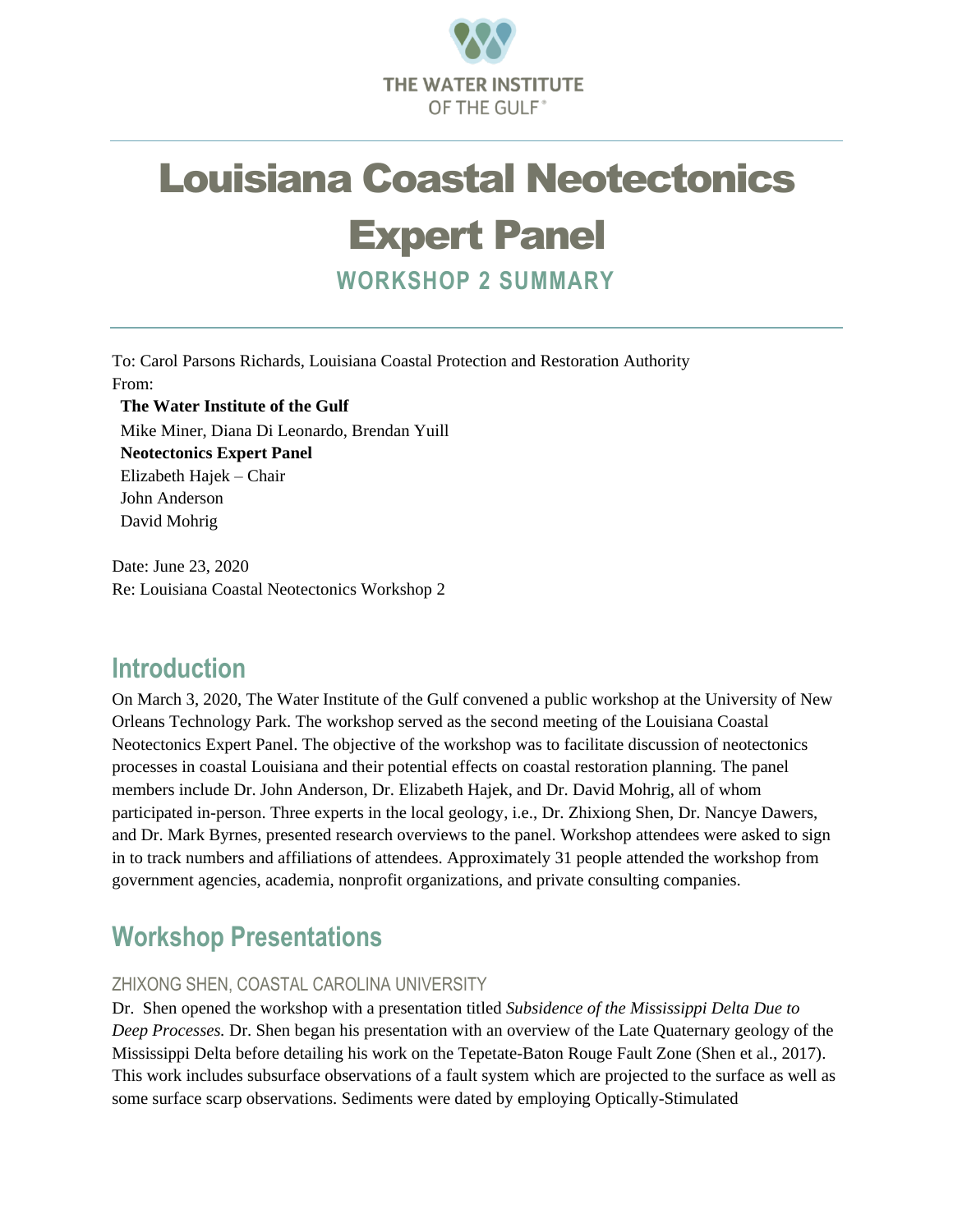

Luminescence (OSL) techniques that detect and quantify luminescence emissions to estimate the amount of time since quartz sediment grains were last exposed to sunlight (Rhodes, 2011). At four late Pleistocene sites there were measurements of the faults using detailed coring and stratigraphic interpretation of transects across fault scarps. Long-term average fault throw rates were estimated to be between 0.03 mm/yr and 0.04 mm/yr at these sites. An additional late Holocene site, measured using the same methods, gave a fault throw rate estimate of 0.22 mm/yr. At six additional sites there were measurements of fault throw using mean levee elevations on each side of the fault. Over approximately 27 to 60 kyr, there was 1.2 m to 1.8 m of fault throw for a rate of 0.02 mm/yr to 0.07 mm/yr. The Tepetate-Baton Rouge Fault Zone is made up of two to three fault arrays with an aggregate rate of 0.7 mm/yr of fault throw during the late Holocene. Data presented from Simms et al. (2009, 2013) comparing the relative sea level rise along the Louisiana MIS 5a shoreline with the same data from the Texas and Atlantic coasts suggest that the Louisiana MIS 5a shoreline is as stable as these other tectonically stable areas of the Gulf Coastal Plain. Dr. Shen also presented data on load induced subsidence in the Mississippi Delta (Chamberlain et al., 2018; Elizabeth Chamberlain, 2017; González & Törnqvist, 2009; Törnqvist et al., 2008). OSL dating of interpreted mouth bar deposits showed a weak relationship between total subsidence and Holocene sediment thickness and a very weak relationship with distance downstream along the Bayou Lafourche abandoned distributary. A stronger relationship,  $r^2 = 0.57$ , was seen between overburden thickness and total subsidence (Chamberlain, 2017). Overburden thickness is defined as the sediment column above an interpreted mouth bar deposit while Holocene thickness refers to entire thickness of sediment from the surface to the Pleistocene. Overburden thickness is a subset of Holocene thickness. Recently deposited sediments had higher subsidence rates and may cause up to 5 mm/yr of subsidence for every 1 m of overburden thickness. Data from this work also suggested that up to 50% of the elevation gained through overbank deposition is lost to compaction of the deposited sediment and deformation of the underlying deposits. Dr. Shen concluded that Holocene fault slip is likely <1 mm/yr, and the mass of recently accumulated sediments has a greater control on compaction and subsidence, and the mass of recently accumulated sediments has a greater control on compaction and subsidence.

Given that 50% loss of surficial deposit thickness due to compaction at depth is relatively high, during the question and answer discussion, the panel was interested in whether it was possible to predict compaction based on lithology (grain size, porosity, water content, organic content, and mineralogy). Geotechnical analyses and modeling efforts and down-borehole logging methods were thought to be important contributions to inform these predictions; the capabilities of these types of predictions are still under study. Resistivity data and similar measurements might be available from geotechnical design borings, but the data are not organized in a way that would make synthesis possible. As in the first workshop, there was a discussion about what measurements over long time scales tell us about shorter restoration time scales. The panel noted that it remains challenging to compare fault throw rates estimated over different temporal windows and that long-term average throw rates do not necessarily inform estimates of peak short-term throw rates. It was also noted that even in areas that were abandoned by the river hundreds or thousands of years ago, it is hard to find evidence of faults in lidar data, even on levees.

#### NANCYE DAWERS, TULANE UNIVERSITY

The second presentation was given by Dr. Nancye Dawers, titled *An overview of Quaternary faulting in southeastern Louisiana and its interaction with salt.* Dr. Dawers began with a discussion of the geologic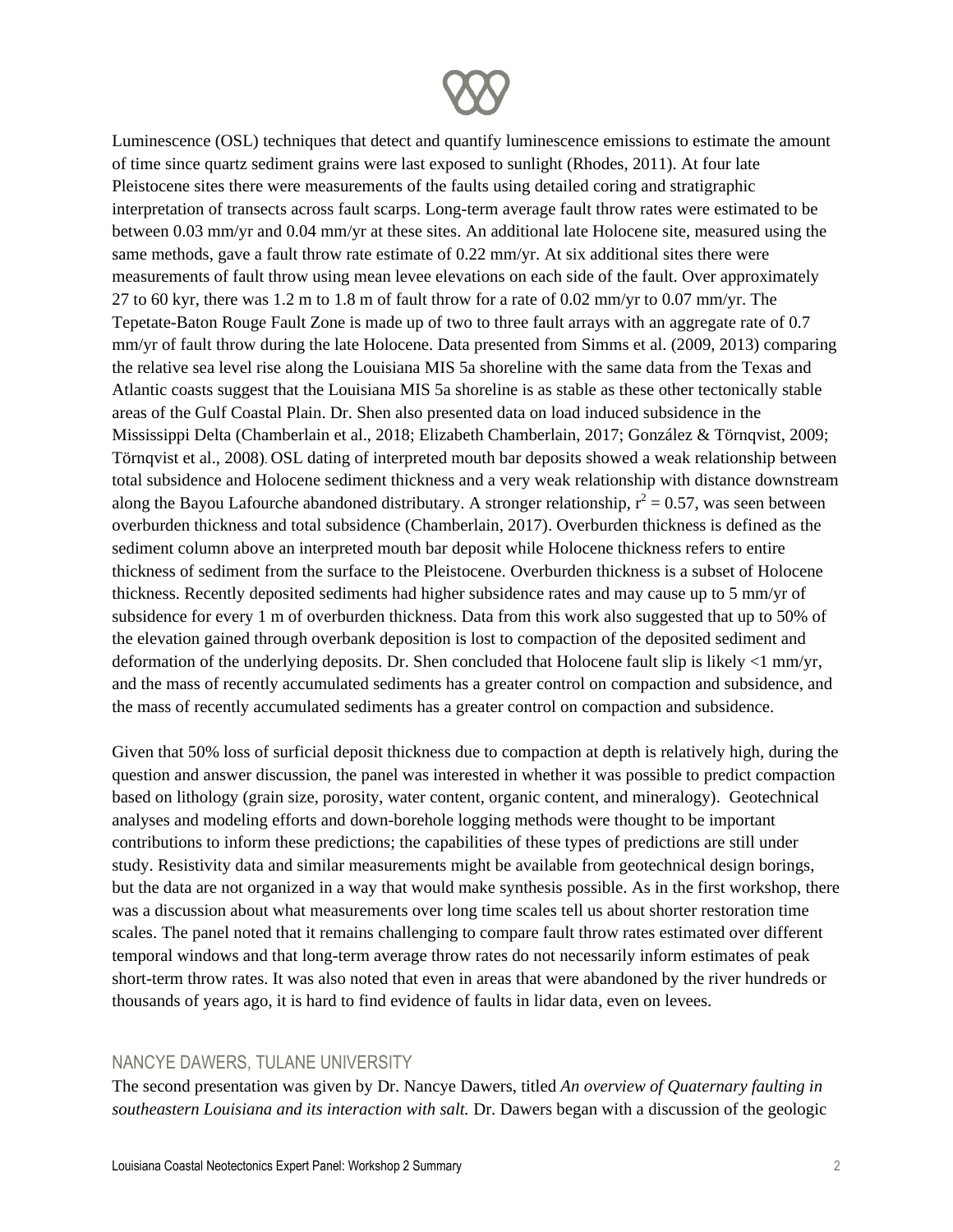

history of the underlying salt structure of the Louisiana coast. An important feature of the salt bodies in the underlying structures is the ability to flow viscously. Salt bodies below about 2 km depth should still be flowing (directional displacement), if connected to a supply (relatively large salt deposits). Salt is also virtually incompressible in contrast to highly compressible siliciclastic sediments. Much of the data presented by Dr. Dawers was from 2D seismic data originally acquired to inform oil and gas exploration.

Miocene deltaic deposits lie on top of pre-Eocene salt deposits. Since deposition of the salt, up to 50% of the deposit has been removed by dissolution. Thus, the thickening of sediment layers that are associated with fault zones may be associated with increased accommodation space due to both tectonics and salt removal (dissolution and migration). North of the coastal region, there is a southward stepping fault zone, likely with a stepped counter-regional fault zone to the south. Some faults in Louisiana, such as the St. Rose fault and the Gentilly fault can been inferred at the surface using aerial imagery and lidar data (Dokka, 2011); other faults are only identifiable using subsurface data. The locations and sizes of salt deposits in Louisiana are not fully known. Salt underlying the Louisiana coast may also intrude into other stratigraphic layers and impact surface processes. For example, faults and a salt dome associated with the Lafitte area may have influenced the course of Bayou Barataria (Deblieux, 1962).

Dr. Dawers presented several examples of faults in Louisiana, and their effects on the landscape. In Central Louisiana, the Golden Meadow fault zone is the northern boundary of a stepped counter regional fault zone (Akintomide & Dawers, 2017; Kolvoord et al., 2008). There is a graben in this area due to a subsidiary fault of the Golden Meadow fault, which probably led to the development of Catfish Lake on the western side of the fault zone. Marsh breaks trace the fault through this area. Holocene sediment deposits are thicker inside this graben. Faults through coastal Louisiana sediments likely slip through slow or aseismic slip. Slow slip is differentiated from true aseismic slip in that the latter is a constant slip, while slow slip propagates over days or months. An example of a slow slip event in Louisiana is the movement on the Vacherie fault in 1943. A surface rupture above the Hester salt dome took two days to propagate across 2 km and slip 20 cm down dip. The rupture threatened the Mississippi River levees near Vacherie, LA. No record of the slow slip event was recorded at the Loyola University seismic station in New Orleans. This event can aid in interpreting the likely behavior of other faults in Louisiana and emphasizes that areas with significant salt volumes should be considered in coastal planning. Current work by a PhD student at Tulane University, Akinbobola Akintomide, would create a Late Pleistocene structure map and map Holocene faults that extend to the top of Terrebonne Bay using data from a 3D seismic mega-survey. This work may be able to also map the base of the Holocene.

During the time for questions, it was emphasized that the salt supply, i.e. connection to deeper salt feeders, is important for salt motion. Salt feeders can operate as shear zones. Studies of subsurface salt are focused offshore, but there are probably not a significant number of undiscovered salt domes along the Louisiana coast. Current research on slow slip is focused on subsidence zones, but factors that favor slow slip are high fluid pressure and low elasticity. In subduction zones, slow slip events show some periodic behavior and may be prone to remote triggering such as by earthquakes in other parts of the world.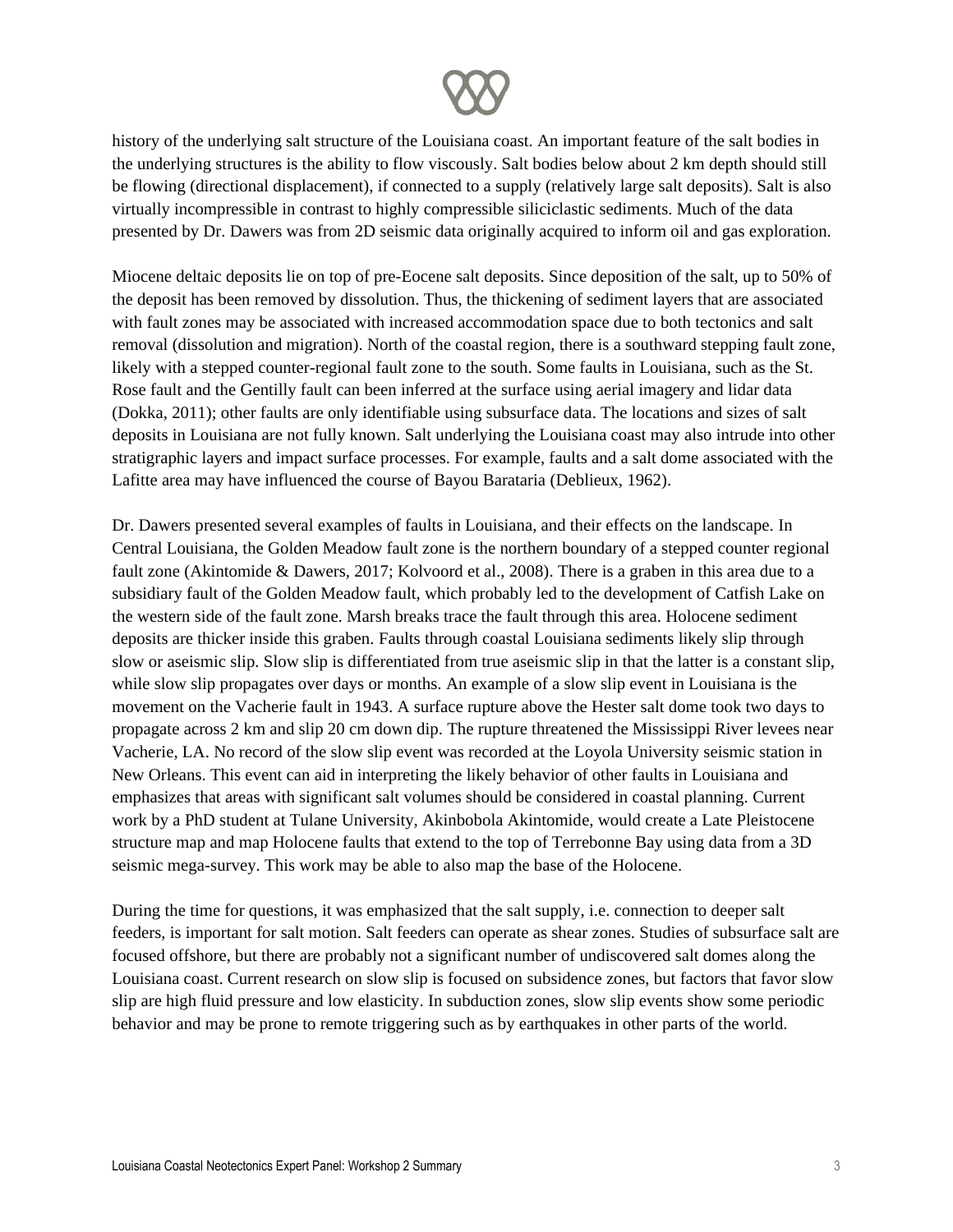

#### MARK BYRNES, APPLIED COASTAL AND ENGINEERING

Dr. Mark Byrnes of Applied Coastal gave the final presentation of the day, entitled *Recent Subsidence Trends for Barataria Basin, LA*. The presentation focused on a recent publication of the same name (Byrnes et al., 2019). There is a large range in subsidence rates measured throughout south Louisiana marshes (Jankowski et al., 2017; Reed & Yuill, 2017). Many rates are calculated using water level trends from tide gauges and also by reoccupation of benchmarks that are often along roads. Roadside benchmarks are less useful for estimating subsidence rates within marshes where coastal restoration would take place. Water level analysis to estimate subsidence rates in Barataria Basin results in a very large range of values (-4.1 mm/y to 38.9 mm/yr). Benchmarks at many Coastwide Reference Monitoring Stations (CRMS) have records that are now long enough to use for subsidence studies. During the analysis of this data, Byrnes et al. (2019) noticed that rods with different foundation depths had very similar subsidence rates. This finding was not consistent with the assumption that rods subside at the same rate as the sediment column below them. This led to a review of the data from a recent study conducted of the background subsidence rates and consolidation rates and amounts resulting from a large beach nourishment project at Caminada Headland (Gahagan & Bryant Associates, Inc., 2013, 2016). In order to accurately isolate consolidation rates for different stratigraphic layers, rods were installed with a borros anchor which has curved prongs to prevent settlement of the rod as well as with a sleeve along the entire rod length to prevent drag due to skin friction. Benchmarks measured for 24 hours every 2 days allowed the study to estimate background subsidence rates. The results of this study showed that the largest amount of consolidation occurred in the top layer. The casing of the all rods also settled at the same rate as the Holocene, regardless of the depth of the rod. This led to a relative decrease in the casing height relative to the benchmark. Building on these results, Byrnes et al. (2019) considered the effect of downdrag forces along the entire length of benchmark rods, finding that according to geotechnical and geodetic literature, rods that are not sleeved along their total length will subside at the same rate as the entire sediment column (e.g. Abdrabbo & Ali, 2015; Bozozuk, 1972; Chao et al., 2006; Huang et al., 2015; Shinkle & Dokka, 2004). Analyzing the CRMS benchmark data with this new assumption, Byrnes et al. (2019) found that subsidence velocities in Barataria Basin ran from 2 to 7 mm/yr and correlate with Holocene sediment thickness. Dr. Byrnes recommended establishing a Louisiana Subsidence Network that is surveyed every 2-5 years and deep and shallow benchmarks using anchors and sleeves to monitor Holocene and pre-Holocene subsidence.

During the time for questions, the panel wondered if the top of the casing for oil wells could be used as a benchmark or if obtaining a decadal scale subsidence rate based on Holocene thickness and lithology were possible. Given that RSETs are an important part of coastal monitoring in Louisiana, their installation was discussed. RSETs are installed by driving a metal rod to refusal, similar to the method of installing benchmarks. Although Swales et al. (2016) found RSET tables to be stable in their research area, they also state that RSETS should not be assumed stable in all locations.

A new publication (Cahoon et al., 2020), published a few weeks after this workshop, disagrees with some of the findings of Byrnes et al. (2019). Further research is clearly needed to resolve these disagreements.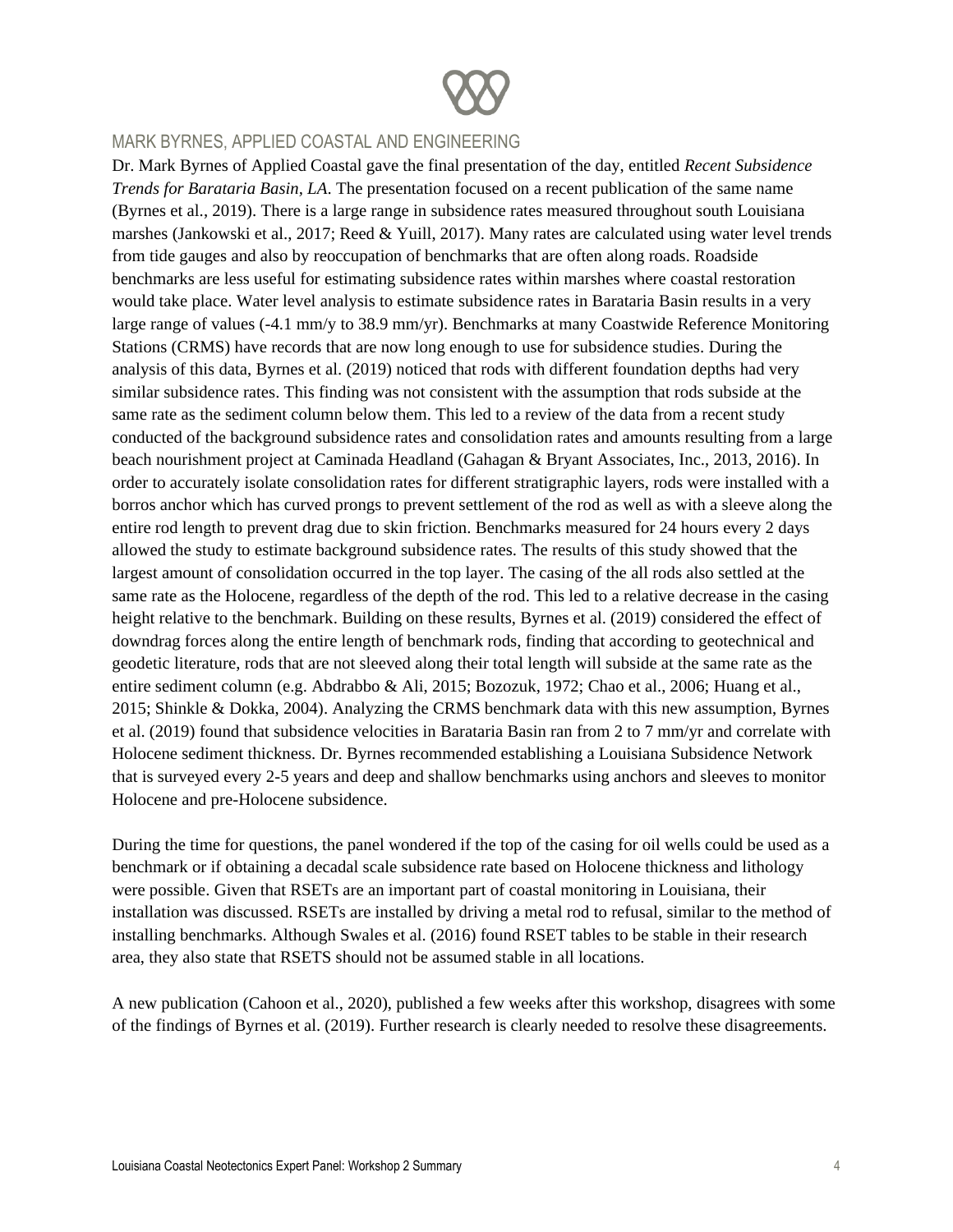

### **Afternoon Panel Discussion with CPRA**

During the afternoon discussion members of CPRA, the panelists, and the speakers discussed the presentations from Workshop 2. When it comes to marsh subsidence, the main concern for CPRA from a planning scale perspective is what happens at the marsh surface (e.g.: Are marshes able to keep up with the current rate of subsidence?). Holocene lithology across the Louisiana coast is variable, but a simplified, generalized version may be helpful to understanding subsidence trends. There is a lot of variability in the shallowest deposits. Many studies of Louisiana lithologies in the context of geotechnical properties exist, but they need synthesis to be more useful, including a comparison of how specific lithologies might have variable contributions to subsidence and how that might change as a function of overburden thickness. If sediment is grouped by organic content, sand content, or similar, it may help to better predict Holocene subsidence. There is, overall, a disconnect between geotechnical data and other subsurface data that makes it difficult to use the different datasets together. Efforts should be made to aggregate and synthesize existing data.

### **Next Steps**

The panel expressed interest in additional information about how subsidence estimates influenced the model results for the master plan. In particular, the panelists were interested in what the model was sensitive to and how it is sensitive to subsidence. Although CPRA knows that the Basin-wide Delft3D and Integrated Compartment Models used to inform planning are very sensitive to subsidence, there has not been any quantitative analysis. Appendix C (C3-24, section 8.2) was sent to the panel to provide further information on this topic. Additional questions may be answered in future via webinar. Panelists also noted that based on the presentations to date, the thickness and lithology of Holocene deposits is a dominant factor in determining subsidence rates, and that a detailed stratigraphic model that incorporates geotechnical facies (e.g. Kolb & van Lopik, 1966) would be important for informing a refined subsidence map. Panelists were also directed to the USACE Lower Mississippi Valley Mapping resource [\(https://lmvmapping.erdc.usace.army.mil/](https://lmvmapping.erdc.usace.army.mil/) and [https://lmvmapping.erdc.usace.army.mil/Coastal-](https://lmvmapping.erdc.usace.army.mil/Coastal-Plain.htm)[Plain.htm\)](https://lmvmapping.erdc.usace.army.mil/Coastal-Plain.htm) and the Louisiana Sand Resources Database (LASARD) for more information on lithology types in Louisiana.

Due to the COVID-19 pandemic, it is likely that the third workshop will be held virtually.

### **References**

- Abdrabbo, F. M., & Ali, N. A. (2015). Behaviour of single pile in consolidating soil. *Alexandria Engineering Journal*, *54*(3), 481–495.
- Akintomide, A. O., & Dawers, N. (2017). Fault Activity in the Terrebonne Trough, Southeastern Louisiana: A Continuation of Salt-Withdrawal Fault Activity from the Miocene into the late Quaternary and Implication for Subsidence Hot-Spots. Presented at the American Geophysical Union, Fall Meeting.
- Bozozuk, M. (1972). Downdrag Measurements on a 160-Ft Floating Pipe Test Pile in Marine Clay. *Canadian Geotechnical Journal*, *9*(2), 127–136.
- Byrnes, M. R., Britsch, L. D., Berlinghoff, J. L., Johnson, R., & Khalil, S. (2019). Recent subsidence rates for Barataria Basin, Louisiana. *Geo-Marine Letters*.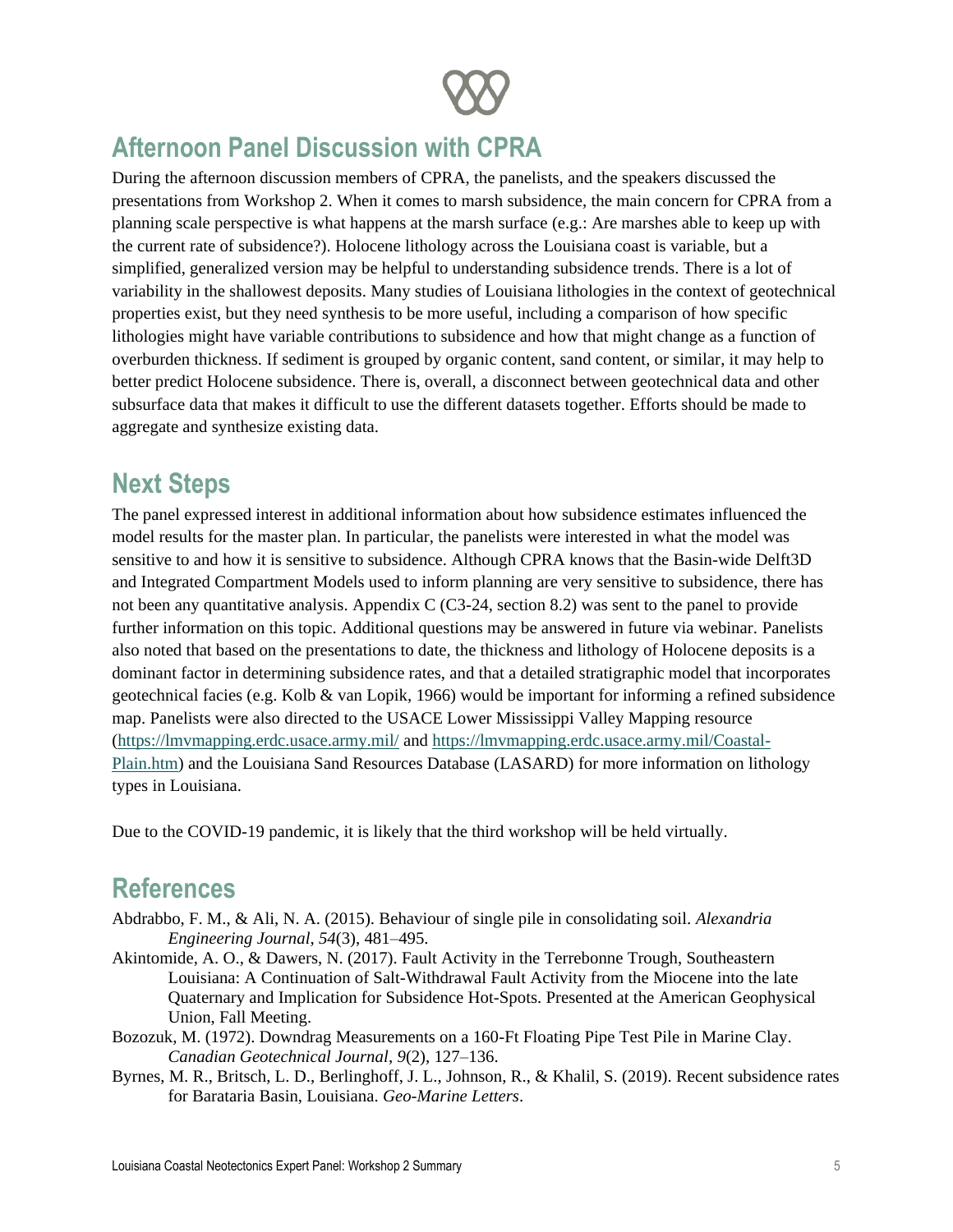

- Cahoon, D. R., Reed, D. J., Day, J. W., Lynch, J. C., Swales, A., & Lane, R. R. (2020). Applications and utility of the surface elevation table–marker horizon method for measuring wetland elevation and shallow soil subsidence-expansion: Discussion/reply to: Byrnes M., Britsch L., Berlinghoff J., Johnson R., and Khalil S. 2019. Recent subsidence rates for Barataria Basin, Louisiana. Geo-Marine Letters 39:265–278. *Geo-Marine Letters*.
- Chamberlain, E. (2017, August 15). *Dating deltas* (PhD Dissertation). Tulane University, New Orleans, LA.
- Chamberlain, E. L., Törnqvist, T. E., Shen, Z., Mauz, B., & Wallinga, J. (2018). Anatomy of Mississippi Delta growth and its implications for coastal restoration. *Science Advances*, *4*(4), 9.
- Chao, K.-C., Overton, D. D., & Nelson, J. D. (2006). Design and Installation of Deep Benchmarks in Expansive Soil. *Journal of Surveying Engineering*, *132*(3), 124–131.
- Deblieux, C. (1962). Photogeology in Louisiana coastal marsh and swamp. *Gulf Coast Association of Geological Societies Transactions*, *12*, 231–241.
- Dokka, R. K. (2011). The role of deep processes in late 20th century subsidence of New Orleans and coastal areas of southern Louisiana and Mississippi. *Journal of Geophysical Research*, *116*(B6), 25.
- Elizabeth Chamberlain. (2017, August 15). *Dating Deltas* (PhD Dissertation). Tulane University, New Orleans, LA.
- Gahagan & Bryant Associates, Inc. (2013). *Caminada Moreau Subsidence Study Phases 1-3 Project Report* (p. 467). Lafourche Parish, LA.
- Gahagan & Bryant Associates, Inc. (2016). *Caminada Moreau Subsidence Study Final Monitoring Report* (Final Monitoring Report). Lafourche Parish, LA.
- González, J. L., & Törnqvist, T. E. (2009). A new Late Holocene sea-level record from the Mississippi Delta: evidence for a climate/sea level connection? *Quaternary Science Reviews*, *28*, 1737–1749.
- Huang, T., Zheng, J., & Gong, W. (2015). The Group Effect on Negative Skin Friction on Piles. *Procedia Engineering*, *116*, 802–808.
- Jankowski, K. L., Törnqvist, T. E., & Fernandes, A. M. (2017). Vulnerability of Louisiana's coastal wetlands to present-day rates of relative sea-level rise. *Nature Communications*, *8*, 14792.
- Kolb, C. R., & van Lopik, J. R. (1966). Depositional environments of the Mississippi River deltaic plain, southeastern Louisiana. In M. L. Shirley & J. A. Ragsdale (Eds.), *Deltas* (pp. 17–62). Houston, TX: Houston Geological Society.
- Kolvoord, K., Peterson, A., LaForge, R., & Block, R. (2008). Rejuvenation of a shallow reservoir in the seventy-year-old Golden Meadow field, Lafourche Parish, Louisiana. *Gulf Coast Association Geological Society Transactions*, *58*, 543–556.
- Reed, D., & Yuill, B. (2017). Appendix C2-2: Subsidence. In *2017 Coastal Master Plan*. Baton Rouge, LA: Coastal Protection and Restoration Authority.
- Rhodes, E. J. (2011). Optically stimulated luminescence dating of sediments over the past 200,000 years. *Annual Review of Earth and Planetary Sciences*, *39*, 461–488.
- Shen, Z., Dawers, N. H., Törnqvist, T. E., Gasparini, N. M., Hijma, M. P., & Mauz, B. (2017). Mechanisms of late Quaternary fault throw-rate variability along the north central Gulf of Mexico coast: implications for coastal subsidence. *Basin Research*, *29*(5), 557–570.
- Shinkle, K. D., & Dokka, R. K. (2004). *Rates of vertical displacement at benchmarks in the lower Mississippi Valley and the northern Gulf Coast* (Technical Report No. NOS/NGS 50) (p. 135). Washington, D.C.: National Oceanic and Atmospheric Administration.
- Simms, A. R., Anderson, J. B., DeWitt, R., Lambeck, K., & Purcell, A. (2013). Quantifying rates of coastal subsidence since the last interglacial and the role of sediment loading. *Global and Planetary Change*, *111*, 296–308.
- Simms, A. R., DeWitt, R., Rodriguez, A. B., Lambeck, K., & Anderson, J. B. (2009). Revisiting marine isotope stage 3 and 5a (MIS3–5a) sea levels within the northwestern Gulf of Mexico. *Global and Planetary Change*, *66*(1–2), 100–111.